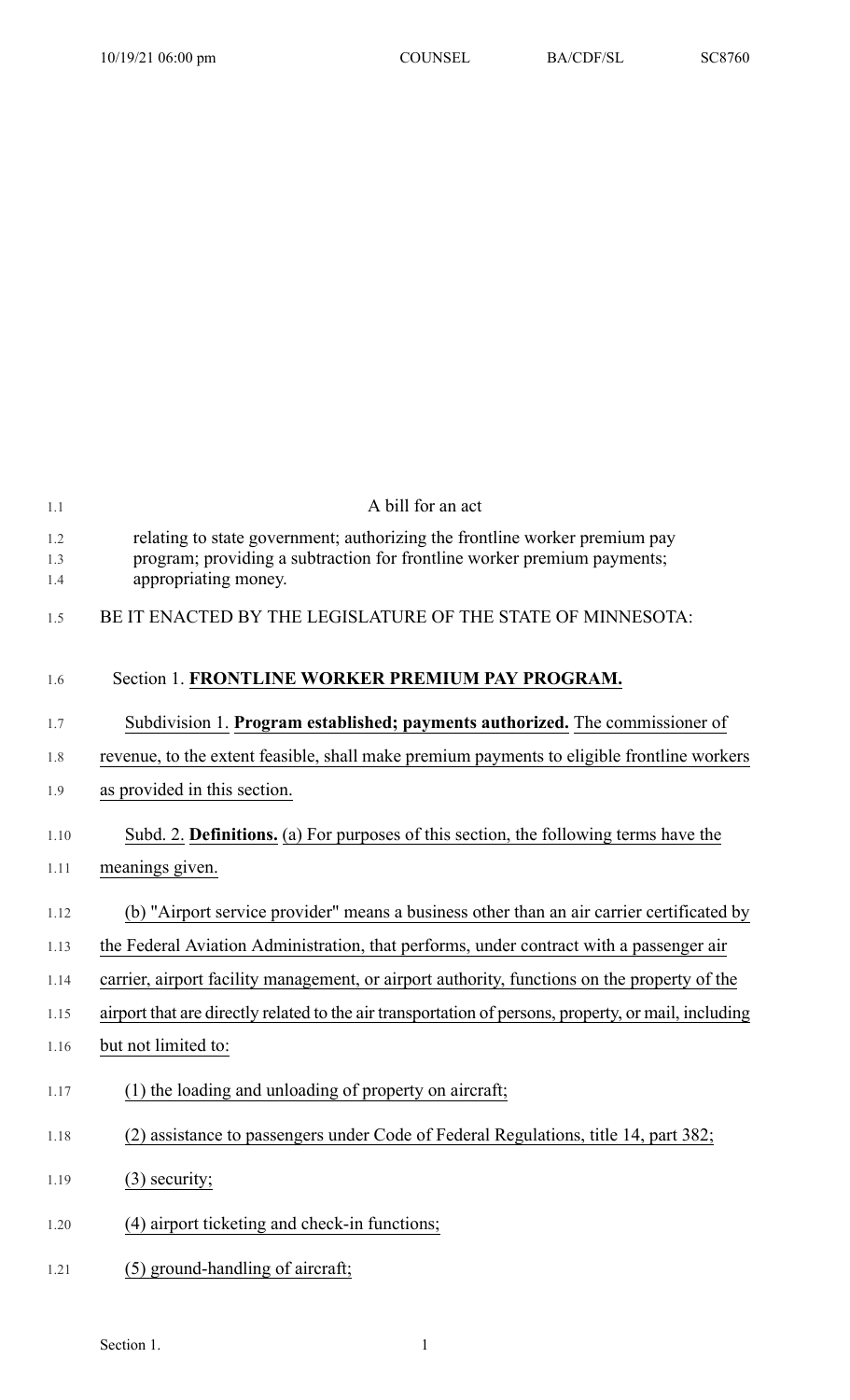2.1 (6) aircraft cleaning and sanitization functions; or 2.2 (7) airport authority. 2.3 (c) "Frontline worker" means a person who performs services for hire for an employer 2.4 for one day or more, and who: 2.5 (1) is an emergency responder or health care provider as defined in Code of Federal 2.6 Regulations, title 29, section 826.30(c), including but not limited to nurses, peace officers, 2.7 firefighters, correctional institution personnel, emergency medical services personnel, and 2.8 social workers; 2.9 (2) is a licensed or unlicensed personnel employed by or under contract with: 2.10 (i) a hospital, boarding care home, or outpatientsurgical center licensed under Minnesota 2.11 Statutes, sections 144.50 to 144.56; 2.12 (ii) a nursing home licensed under Minnesota Statutes, sections 144A.01 to 144A.162; 2.13 (iii) a housing with services establishment registered under Minnesota Statutes, section 2.14 144D.02, and operating under Minnesota Statutes, sections 144G.01 to 144G.07; 2.15 (iv) the arranged home care provider of an establishment specified in item (iii); 2.16 (v) an unlicensed health care clinic; or 2.17 (vi) an unlicensed office of a physician or advanced practice registered nurse; 2.18 (3) is a public school employee; 2.19 (4) works for an airport service provider; 2.20 (5) works for a private employer performing work in the following sectors: 2.21 (i) building service, including janitorial, building maintenance, and security services; 2.22 (ii) child care; 2.23 (iii) food service, including food manufacture, production, processing, preparation, sale, 2.24 and delivery; 2.25 (iv) hotel accommodations; 2.26 (v) manufacturing; or 2.27 (vi) retail, including but not limited to sales, fulfillment, distribution, and delivery; 2.28 (6) works in a public health department; 2.29 (7) is a vocational rehabilitation worker; 10/19/21 06:00 pm COUNSEL BA/CDF/SL SC8760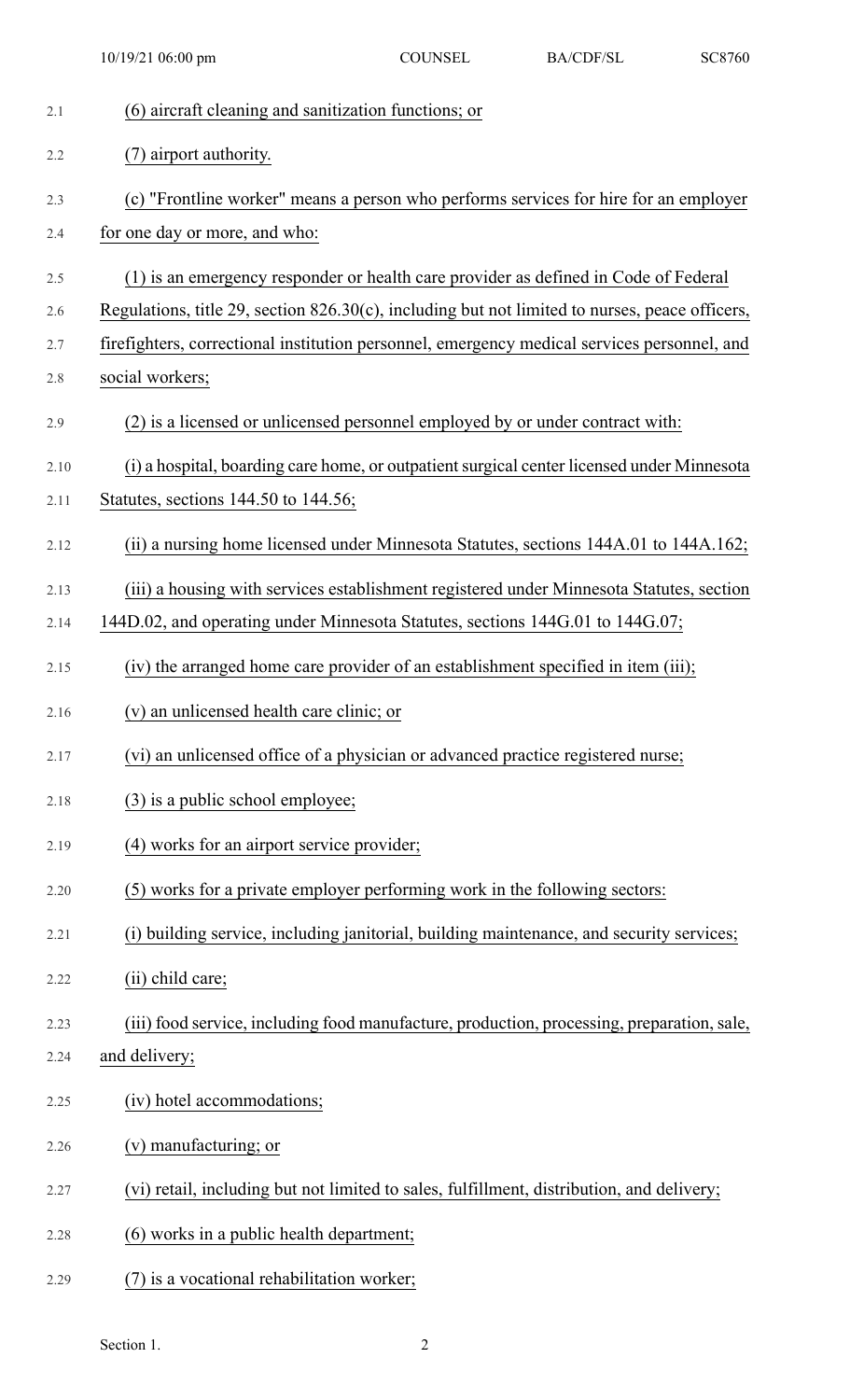| 3.1  | (8) works for a public transit service; or                                                  |
|------|---------------------------------------------------------------------------------------------|
| 3.2  | (9) works for the judicial branch.                                                          |
| 3.3  | Subd. 3. Eligibility. A frontline worker is eligible to receive frontline worker premium    |
| 3.4  | pay as provided under this section if the frontline worker:                                 |
| 3.5  | (1) could not telework;                                                                     |
| 3.6  | (2) performed work in person that heightened risk of exposure to COVID-19 or performed      |
| 3.7  | work in an environment that heightened risk of exposure to COVID-19;                        |
| 3.8  | (3) worked at least 120 hours in a position as a frontline worker during the period between |
| 3.9  | March 15, 2020, and June 30, 2021; and                                                      |
| 3.10 | (4) is a resident of Minnesota.                                                             |
| 3.11 | Subd. 4. Application; verification of eligibility. (a) An eligible frontline worker may     |
| 3.12 | apply to the commissioner of revenue in the form and manner determined by the               |
| 3.13 | commissioner for a payment under this section.                                              |
| 3.14 | (b) The commissioner must begin accepting applications from eligible applicants on          |
| 3.15 | November 15, 2021. The commissioner must not accept applications submitted after            |
| 3.16 | December 15, 2021.                                                                          |
| 3.17 | (c) The commissioner must verify each applicant's eligibility for a payment under this      |
| 3.18 | section.                                                                                    |
| 3.19 | Subd. 5. Use of information. The commissioner of revenue may consult with the               |
| 3.20 | commissioner of employment and economic development and disclose information to the         |
| 3.21 | extent necessary to verify eligibility and administer the payments under this section.      |
| 3.22 | Subd. 6. Payments; amounts. (a) As soon as practicable, the commissioner of revenue         |
| 3.23 | must make payments to verified applicants in the order which the application was received.  |
| 3.24 | (b) The payment for a verified eligible frontline worker equals \$375.                      |
| 3.25 | Subd. 7. Report. By February 15, 2022, the commissioner of revenue shall report to the      |
| 3.26 | legislative committees with jurisdiction over taxes and economic development policy and     |
| 3.27 | finance on the program under this section.                                                  |
| 3.28 | Subd. 8. Appropriation. (a) \$250,000,000 in fiscal year 2022 is appropriated from the      |
| 3.29 | state fiscal recovery federal fund to the commissioner of revenue to make payments required |
| 3.30 | under this section. This is a onetime appropriation.                                        |